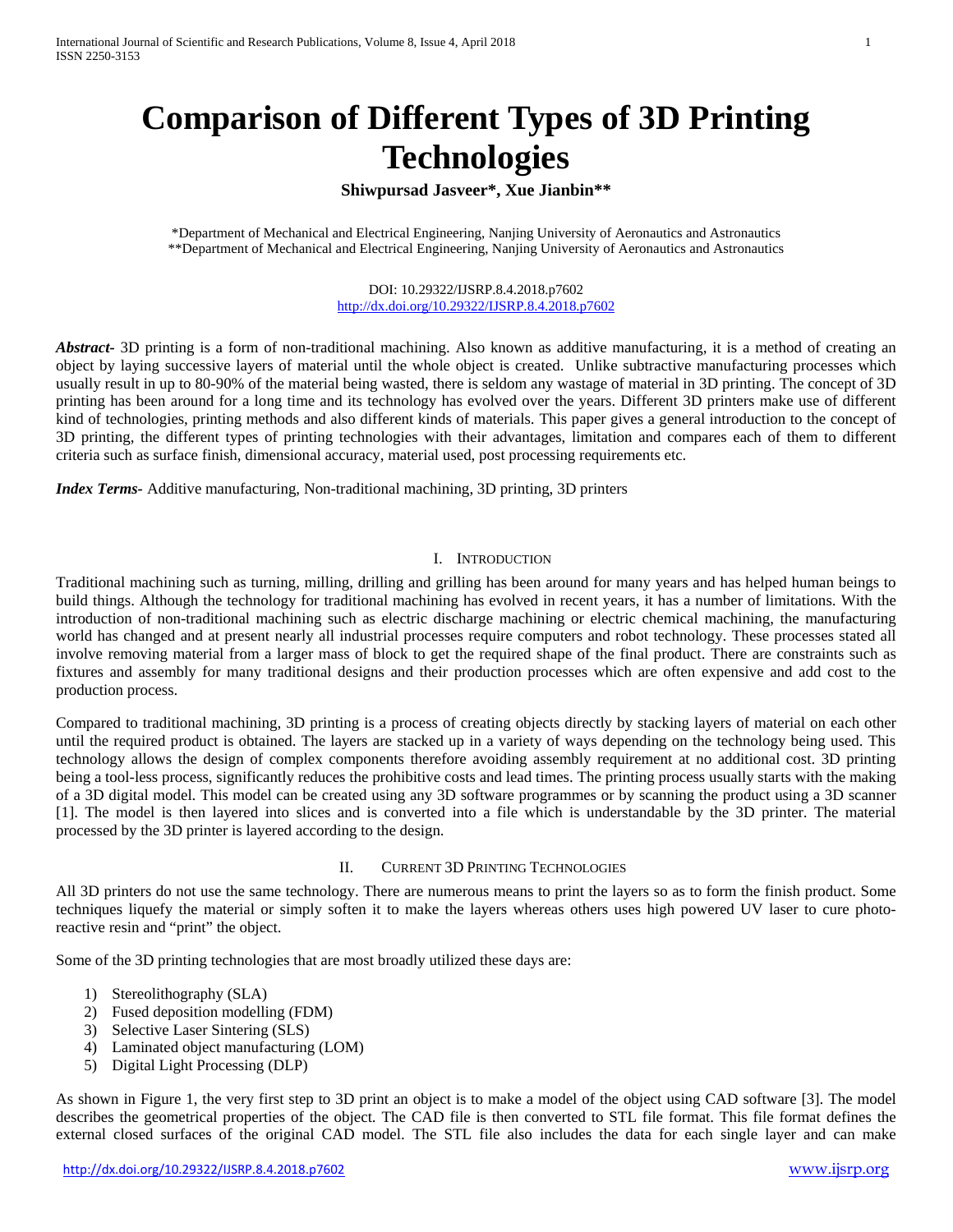calculations for the layers. The STL file is sent to the 3D printer and the printer is setup before build process, where settings include build parameters, like energy source, layer thickness, etc. The part is then printed by an automated process without any supervision. When printing is done, the printed part is removed and sent for post processing. After that, the object is ready for application.



Figure 1: Process of 3D printing (from design to printing)

Since there are different 3D printing technologies, the type to be used depends mostly on the kind of object to be made. Each of them has its claimed benefits and downsides. The next section explains each of the different processes in detail and gives examples of products that can be produced by each of them.

### *A. Stereolithography*

Stereolithography (SLA) is recognized as the original 3D printing process. SLA is used mostly to create models, prototypes and patterns. Being a laser based process; it uses ultraviolet laser and a vat of resin to build parts. The laser beam marks the design onto the surface of the liquid polymer. Exposure to the ultraviolet laser causes the chains of atoms in the polymer gum to connect together [4]. As the photopolymer resins react to the laser, it forms a solid part in a very precise way.



Figure 2: Stereolithography process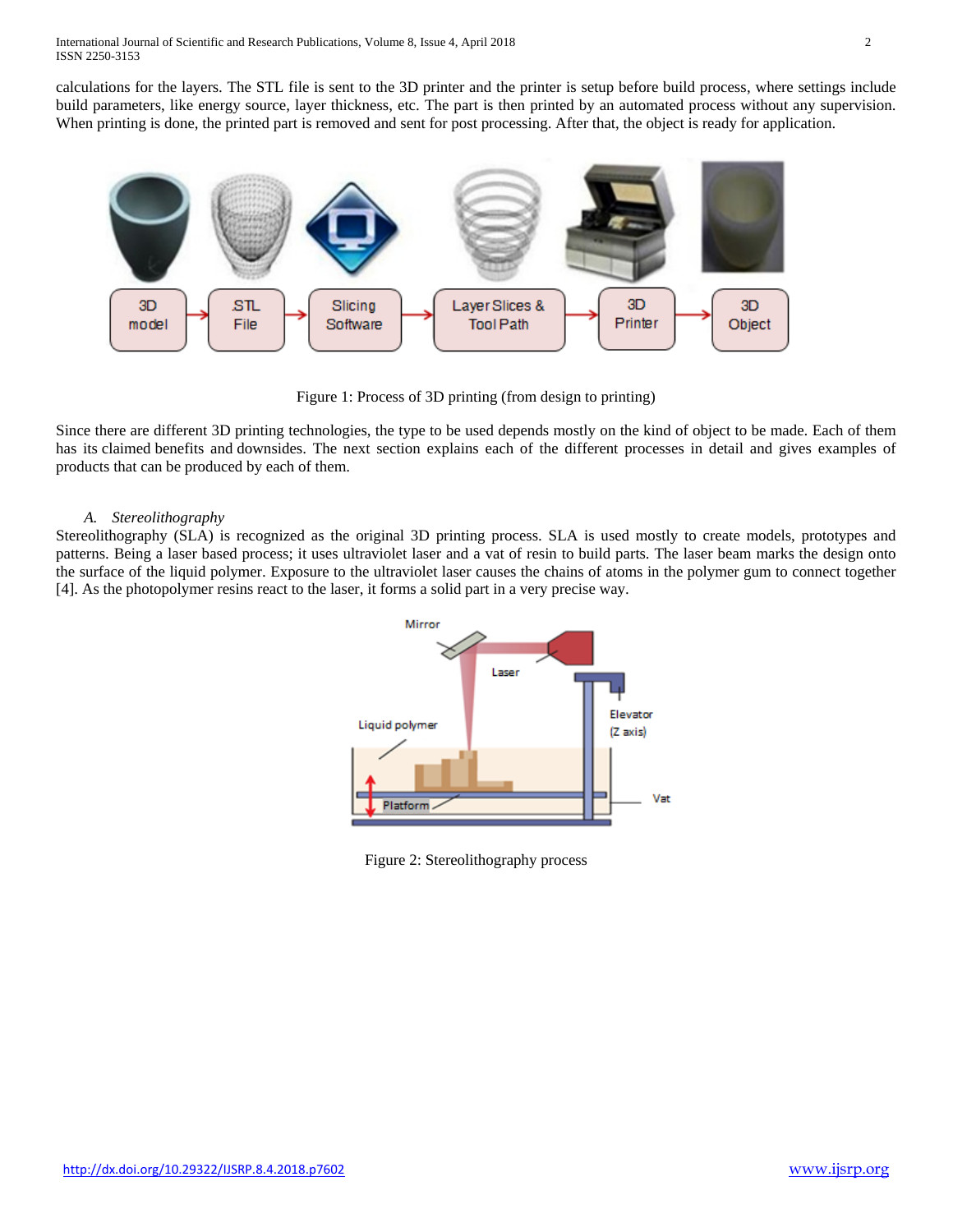The Figure 2 shows the setup of SLA. The vat contains the polymer with a movable platform within. The laser beam is focused on the X-Y axis across the top surface of the resin according to the data input in the printer. The resin hardens precisely where the laser hits the surface. As one layer is finished, the platform in the vat is dropped by a little along the Z-axis and the next layer is then traced over the previous layer. This process goes on until the entire object is printed and the platform is elevated out of the vat for removal.



## Figure 3: Objects produced by SLA

Stereolithography is most commonly used for prototyping as it is less time-consuming and it is relatively cheaper compared to other prototyping method. Nevertheless, the SLA process requires support structures for some parts mainly for those with overhangs [5]. These structures need to be manually detached during post processing. Post processes also include chemical bath to clean the object and subjecting the object in an oven-like machine to fully harden the resin.

SLA is one of the most accurate 3D printing processes with excellent surface finish and smoother surface than most other rapid prototyping methods. Smooth surface implies a great level of detail and the design is very accurate. Moreover parts can be printed in a very short period of time depending on its size and shape. Figure 3 show some parts printed using SLA. SLA also allows different options when it comes to material. Although SLA can produce a large variety of shapes, it is often very expensive.

#### *B. Fused Deposition Modelling*

Another technique of 3D printing technique is the Fused Deposition Modelling (FDM). This process is also used for making models as well as prototyping. 3D printers that run on this technology build a part layer by layer, from the bottom to the top by heating and extruding thermoplastic filament according to the 3D data supplied to the printer [6]. Each layer solidifies as it is put down and it bonds to the former layer.



Figure 4: Fused deposition process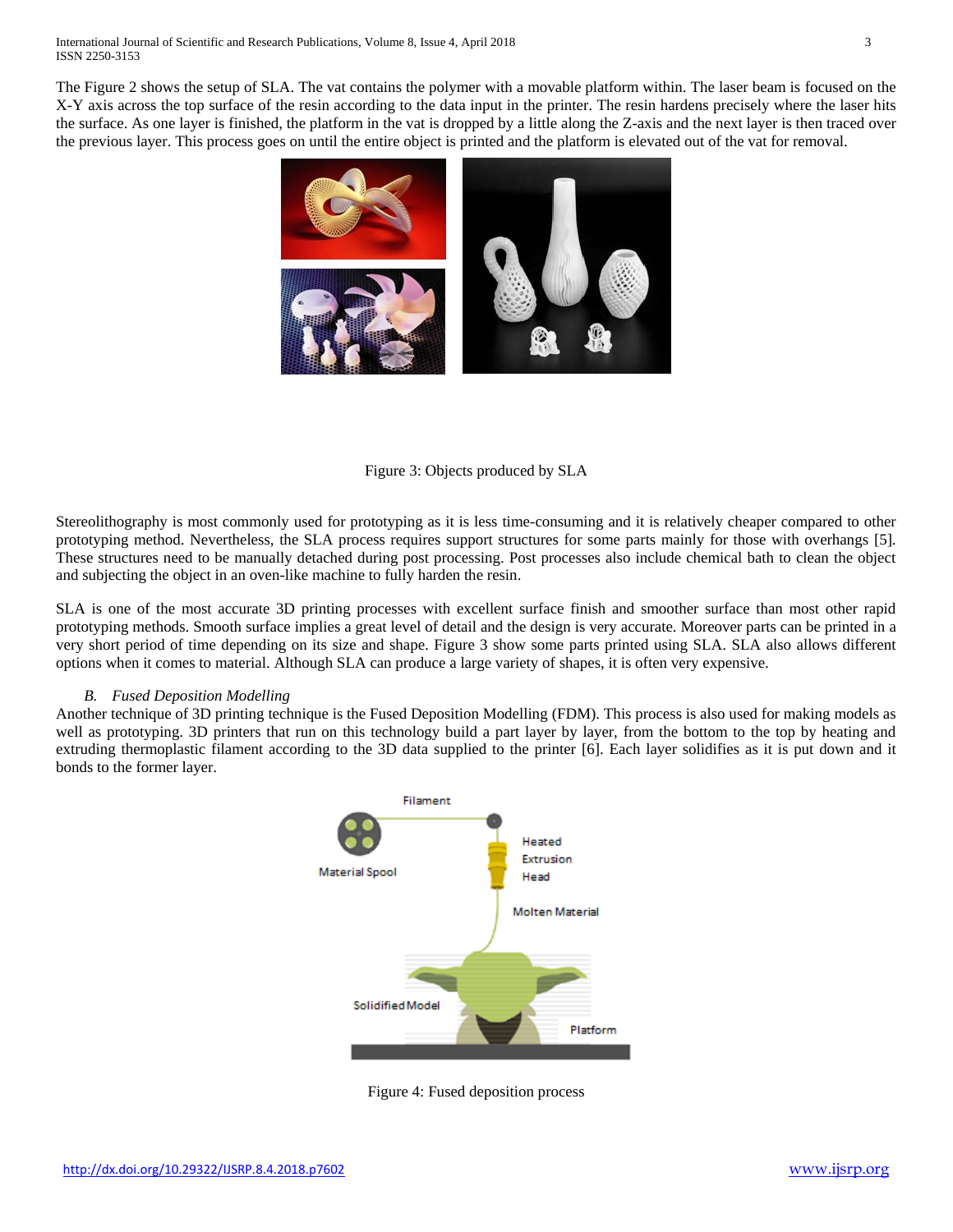FDM also works on the additive principle. The Figure 4 shows how a part can be produced using FDM. The heated extrusion head extrudes little dots of thermoplastic fabric to shape a layer. It can travel in the horizontal and vertical directions by a numerically controlled mechanism. The material hardens straightaway after coming out from the spout.



Figure 5: Typical objects printed by FDM

FDM is cheaper than SLA as it uses actual plastic instead of simulating plastic like material by projecting laser on resin. Similar to SLA, printing parts in FDM requires supports for complex structures. Therefore parts printed by FDM also require some post processing. But compared to SLA, FDM process is less accurate. The process can also be time consuming for some particular geometry. Moreover the material used in FDM is limited to thermos plastic. Figure 5 shows objects printed by FDM.

## *C. Selective Laser Sintering*

Another technology used by today's 3D printer is the Selective Laser Sintering (SLS). During this process, tiny particles of plastic, ceramics or glass are joined by heat from a high powered laser beam to form a solid.





As shown in Figure 6, the laser is traced across a powder bed according to the data file. The powder inside the powder bed is tightly compressed. The laser moves in the X and Y directions. The laser then hits the surface of the powdered material; it sinters the particles to each other to give form to a solid. When one layer is completed, the powder bed lowers in the Z direction and the levelling drum (roller) smoothes the powder over the surface of the bed. The laser then continues to trace and form the design required. The process repeats itself until the whole object is printed. The object is then left to be cooled down.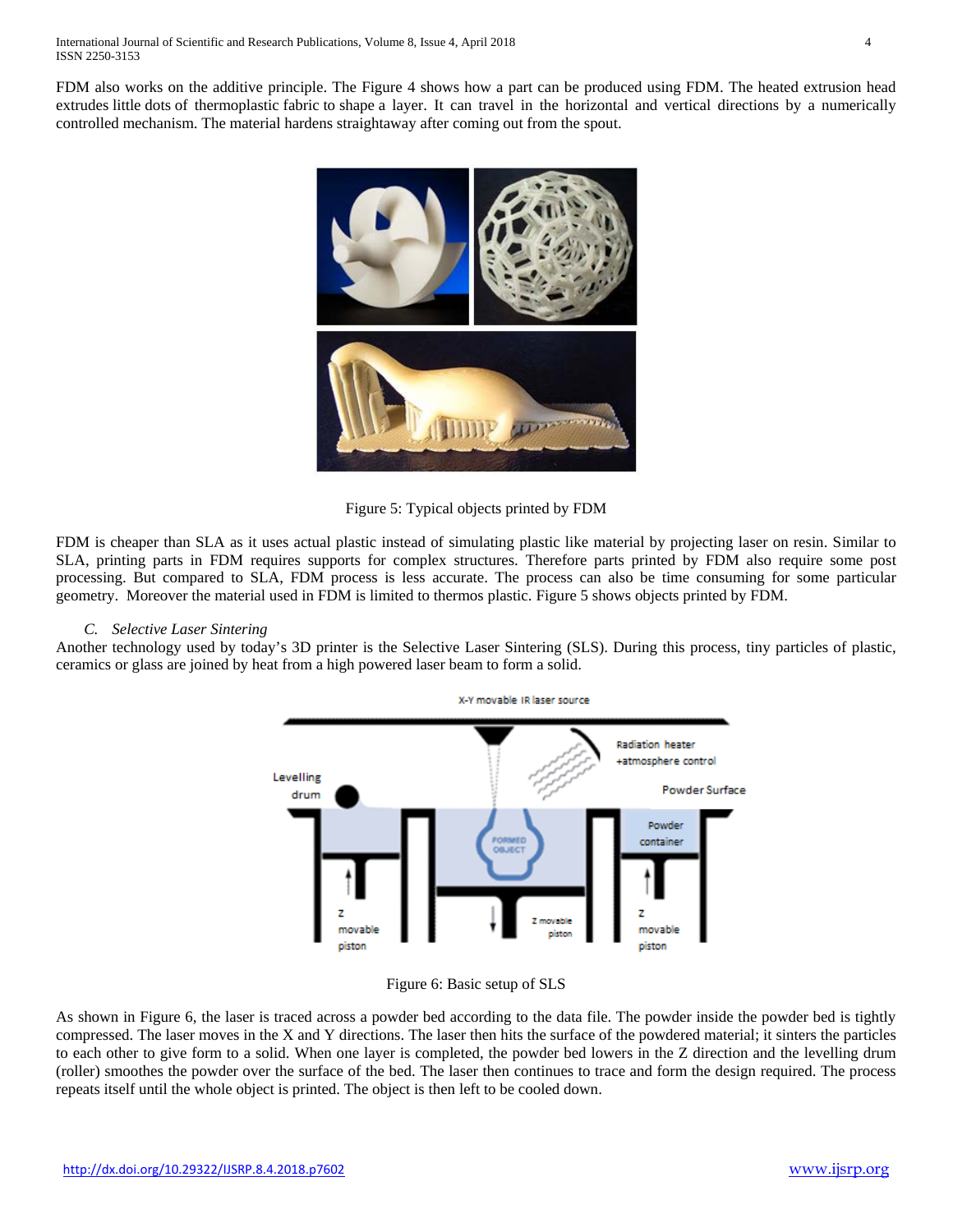The build chamber needs to be completely sealed because it is necessary to maintain the temperature during the process to be the same as melting point of the powdered material. The powder bed is removed from the machine when the process is completed, and the excess powder is easily taken out of the printed object. The Figure 7 displays some parts which are 3D printed by SLS.



Figure 7: Parts printed by SLS

One of the major advantages of SLS is that it does not require any structure support for complex parts as needed in both Stereolithography and Fused Deposition Modelling. Because the part lies on a bed of powdered material, no supports are necessary. This advantage itself helps save material and reduces production cost. There is also no much need of post processing [7]. Moreover SLS is capable of printing geometries that cannot be done using other 3D printed method. Using SLS, parts with complex interior components can also be printed and there is no problem of removing supports and damaging the part. As a result, time is saved on assembly. Parts printed by SLS are usually very durable and robust. This technology now rivals those produced in traditional methods like injection moulding and are already used in many end-use application like automotive and aerospace.

Parts produced by SLS can be in different materials such as plastic, glass, and ceramics and with the advance in its technology it can also print metal. SLS is also widely utilized for printing tailor made products like hearing aids, dental retainers and prosthetics. Moreover objects printed with SLS don't necessitate any molds or additional tooling making it convenient for any user to print high complexity parts or particularly delicate object.

# *D. Laminated Object Manufacturing*

In the method of Laminated Object Manufacturing (LOM), sheets of plastic or plastic materials are laminated or fused together by high temperature and pressure and then shaped to the required form with a computer controlled laser or blade [8].



Figure 8: Laminated Object Manufacturing process

As shown in the Figure 8, LOM 3D printer makes use of a continuous sheet of material which may be plastic or paper. A mechanism of feed roller spread the material along the build platform. The material is primarily coated with adhesive. When the laminating roller is heated and passed over the surface of the material, its adhesive melts and the roller press it onto the platform. A computer controlled laser or blade then cuts the material into the wanted form or pattern. Furthermore the laser removes any excess of material so that it is easier to remove the object when all the processes are completed.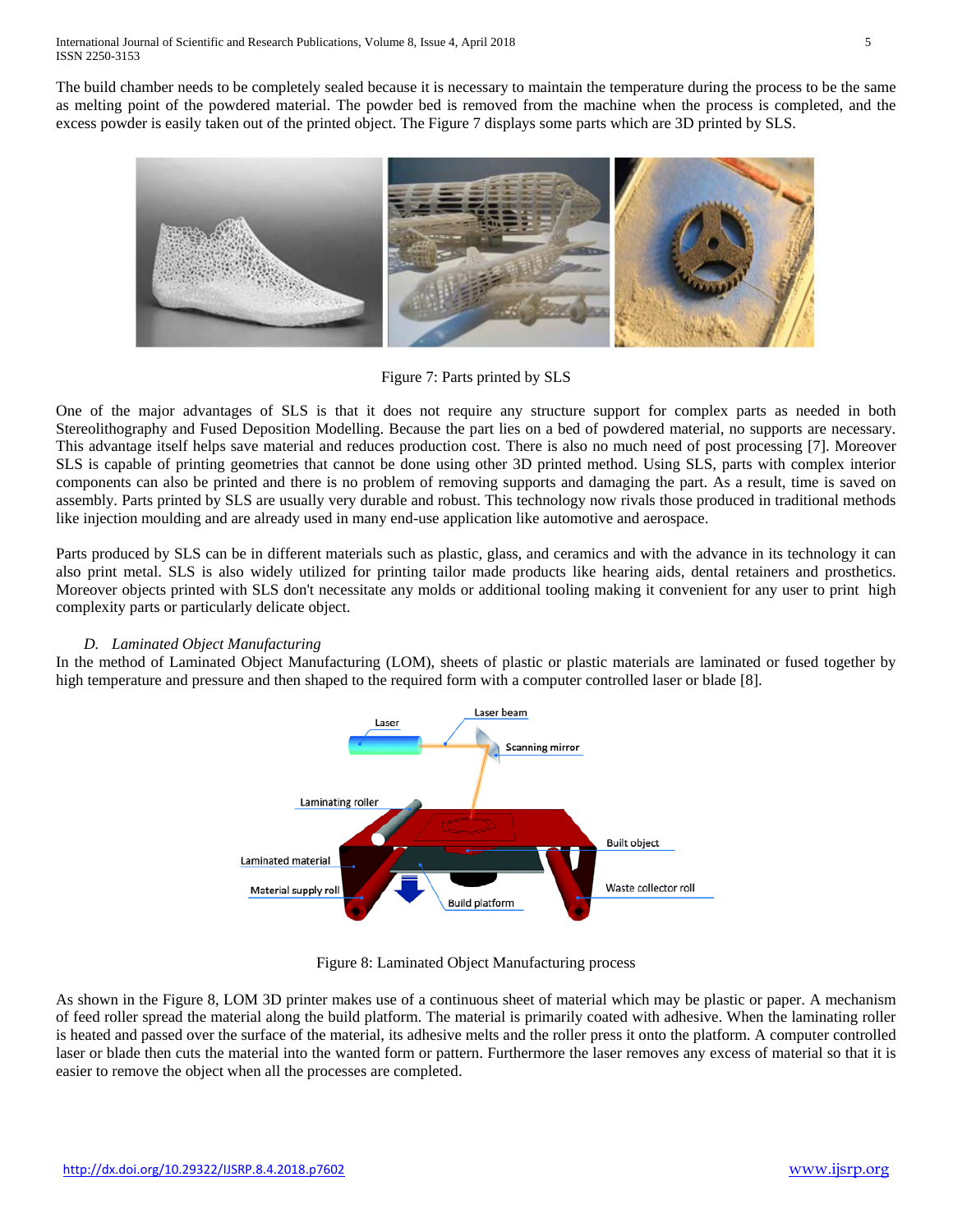After the first layer of the object is formed, the build platform then drops by a small amount. The second layer of material is then drawn across the platform and the heated roller passes over it, binding it to the one beneath. This procedure is performed repeatedly until the whole object has been formed. When printing is completed, the object is removed from the build platform. Excess materials are then cut away [9]. Afterwards some minor post processing is done. This may include sanding, painting or varnish to keep out moisture.



Figure 9: Prototypes printed by LOM

The cost for LOM is very low and the material is readily available. The printed parts have a similar look and feel of wood and can be worked with and finished in similar manner. The Figure 9 shows some prototypes that have been printed using LOM technology. Another advantage of Laminating Object Manufacturing is that it does not involve any chemical process or reaction and no enclosed chamber is needed. Therefore it makes it easier to build larger models. However this method is not ideal for making objects with complex geometries or to produce functional prototypes. For these reasons, LOM is only used to make scaled models and conceptual prototypes that can be tested for design or form.

## *E. Digital Light Processing*

Another technology used by 3D printers is the Digital Light Processing (DLP). DLP is a similar process to Stereolithography. The main dissimilarity between these two methods is the light source. SLA uses a laser whereas DLP makes use of conventional light sources to cure photo sensitive polymer resin.

Figure 10 shows the process of DLP. DLP 3D printer prints objects by projecting them onto the surface of the resin. The exposed resin hardens and meanwhile the machine build platform lowers down to set stage for a new layer of fresh resin to be coated to the object and cured by light. The process is repeated until the 3D model is completed. Once completed, the model is sent for post processing to remove extra support structures and chemical bath for surface finish.



Figure 10: DLP Process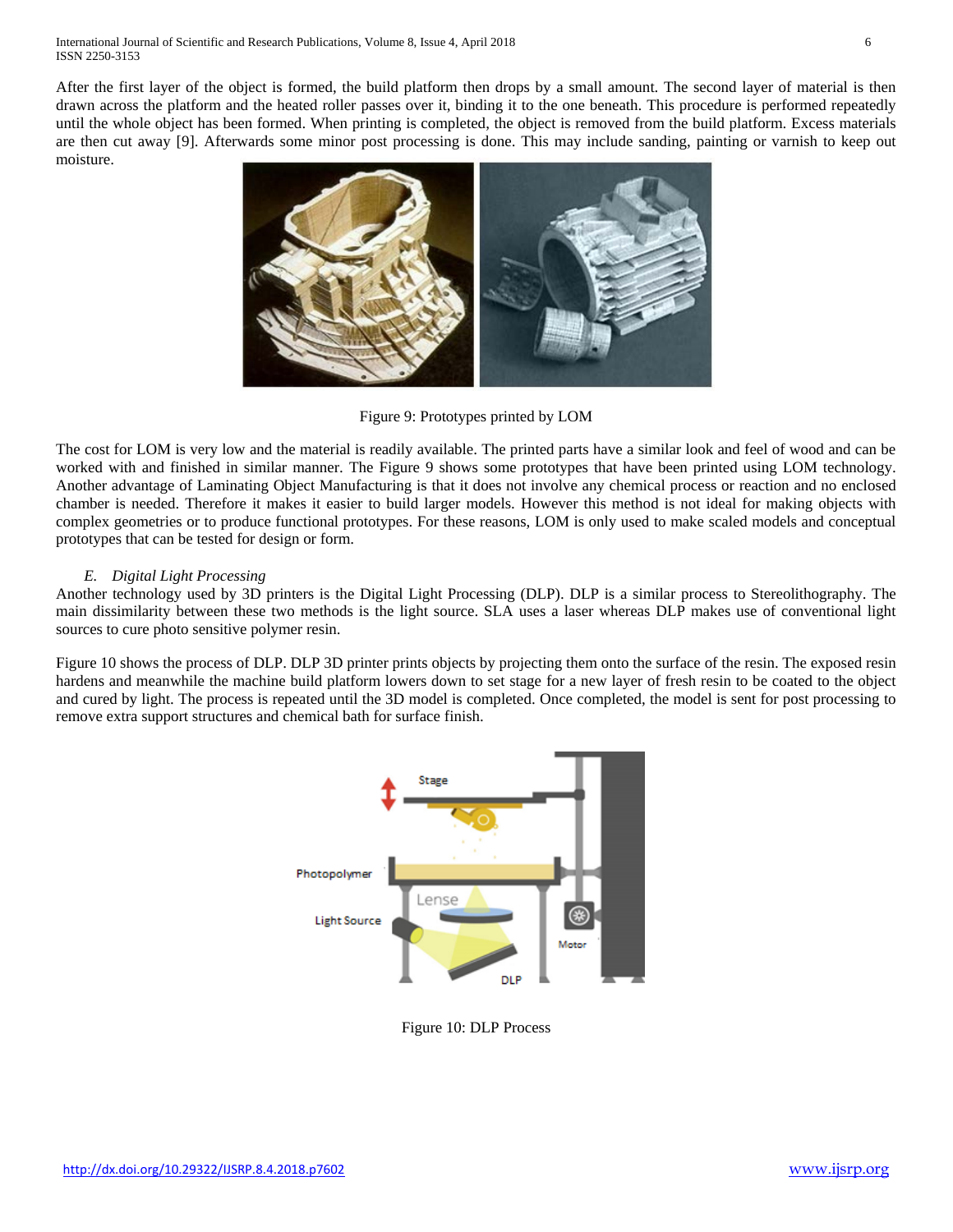Like Stereolithography, DLP is also produces parts with high accuracy and high resolution. However one advantage that DLP has over SLA is that it requires a shallow vat of resin to facilitate the process. This generally results in less waste and lower running costs. Also DLP can be a faster process than SLA as the light source is applied to the whole surface of the vat of polymer resin at a single pass. DLP based printers makes use of photosensitive resin plastic which is suitable to make non –functional prototypes, highly detailed artworks, patterns for injection moulding, etc. Parts printed with this method have good strength properties. Figure 11 shows some prototypes that have been printed using DLP.



Figure 11: Prototypes printed by DLP

However the DLP services can be costly. And also, when the printing is completed, the object requires post processing to remove unnecessary support structure. Some photopolymer resins can be brittle depending on the object's design but new improved resins are on their way to change this.

# III. COMPARISON OF 3D PRINTING TECHNOLOGIES

As mentioned in the previous section, not all 3D printers employ the same technique to print objects. While some make use of thermos-plastic filament, others use conventional light source or laser source to cure molecules in the polymer resin. There are different filament and resin to be used. Each of these technologies has their benefits and limitations. In this section, a comparison between these five different 3D printing methods mentioned above is given. The comparison is made upon a number of criteria like application, overall accuracy, materials options, finishing options and post-processing.

|                     | <b>SLA</b>                                                                       | <b>FDM</b>                                       | <b>SLS</b>                                                                                                                          | <b>LOM</b>                              | <b>DLP</b>               |
|---------------------|----------------------------------------------------------------------------------|--------------------------------------------------|-------------------------------------------------------------------------------------------------------------------------------------|-----------------------------------------|--------------------------|
| Applications        | Excellent for form<br>testing<br>Best process for<br>water resistant<br>material | Suitable for prototypes<br>Home use applications | Ideal for functional<br>parts with various<br>application<br>Suitable for complex<br>shape object<br>Heat and chemical<br>resistant | Ideal for non-<br>functional prototypes | Similar to<br><b>SLA</b> |
| Overall<br>Accuracy | Most accurate<br>printing process                                                | Accurate and reliable<br>process                 | not very accurate                                                                                                                   | Slightly less<br>dimensional accuracy   | High<br>Accuracy         |

# Table I: Comparison of different types of 3D printing technologies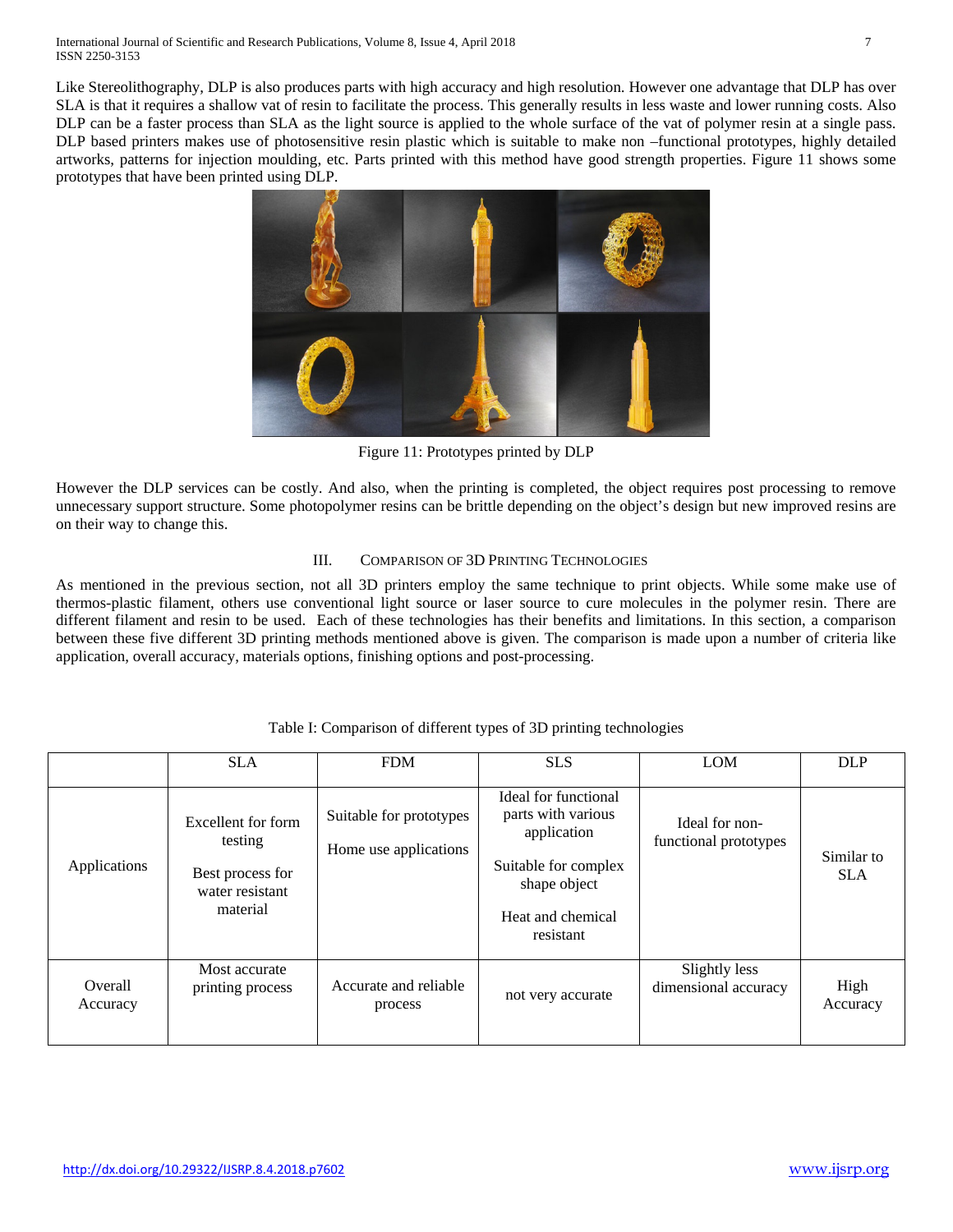| Material<br>Options            | <b>ABS</b><br>Semi-flexible<br>materials<br>High temperature<br>$\overline{ABs}$ | Thermoplastic<br>materials                                 | Nylon<br>Glass-Filled Nylon                                                | Paper<br>Plastic<br>Metal                                    | Similar to<br><b>SLA</b>           |
|--------------------------------|----------------------------------------------------------------------------------|------------------------------------------------------------|----------------------------------------------------------------------------|--------------------------------------------------------------|------------------------------------|
| <b>Finish Options</b>          | Excellent surface<br>finish                                                      | <b>Standard Finish</b>                                     | <b>Standard Finish</b>                                                     | Wood like<br>characteristics and can<br>be treated similarly | Good finish<br>High<br>resolution  |
| Post Processing<br>Requirement | Requires post<br>processing to<br>remove support<br>structure                    | Requires post<br>processing to remove<br>support structure | Does not require<br>support structure, less<br>post processing<br>requires | Polishing<br>Painting                                        | <b>Requires Post</b><br>processing |

### IV. DISCUSSION AND CONCLUSION

3D printing has revolutionized the way in which manufacturing is done. It improves the design manufacturing and reduces lead time and tooling cost for new products. As mention in the section above, there are several technologies used by 3D printers to build objects. The type of technology to be used depends mostly on the object to be manufactured. A comparison was carried out to show which method is the best fit for a particular job.

Stereolithography is the most popular 3D printing technology. It is widely used nowadays because it provides accuracy along with an excellent surface finish. It also allows printing of objects using a variety of materials. However it can be expensive and is used mostly by industries for making of prototypes. Digital Light Processing is quite similar to Stereolithography. The main difference between these two technologies is their type of light source.

Fused Deposition Modelling is a less expensive process compared to all other 3D printing method. This makes it suitable for home use application. The level of accuracy and surface finish it provides are worth the manufacturing cost. However, the materials that FDM supports are limited mostly to thermoplastics.

Selected Laser Sintering is a good choice for building objects with complex shapes and geometries. It does not require additional support like other 3D printing technologies and does not need much post processing. Nevertheless the final object might not be very accurate and the surface finish is not so good.

Laminated Object Manufacturing is an ideal choice for non-functional prototype. It does not provide good accuracy level and surface finish. It also requires much post processing. The material mostly used for this process is paper.

Even though these technologies are different in their own ways, they bring a host of benefits that conventional manufacturing simply cannot. They can allow customization of products according to the individual needs. They can also build complex products which cannot be produced physically in any other ways.

#### ACKNOWLEDGMENT

I'm grateful to my supervisor Mr Xue Jianbin and my senior mate for guiding me throughout the writing of my first paper. I thank the Nanjing Government for my postgraduate studies scholarship.

#### **REFERENCES**

[1] Jabbar Qasim, Alaa Jabbar Qasim, The process and technologies of 3D printing, International Journal of Advances in Computer Science and Technology, Oct 2015. [2] The free beginner's guide to 3D printing

[3] C.K. Chua, K.F. Leong, C.S. Lim. Rapid prototyping – principles and applications. World Scientific Publishing, Singapore, 2003

[4] Paulo Jorge Ba´rtolo and Ian Gibson, History of Stereolithographic Processes, Centre for Rapid and Sustainable Product, Polytechnic Institute of Leiria, Leiria, Portugal